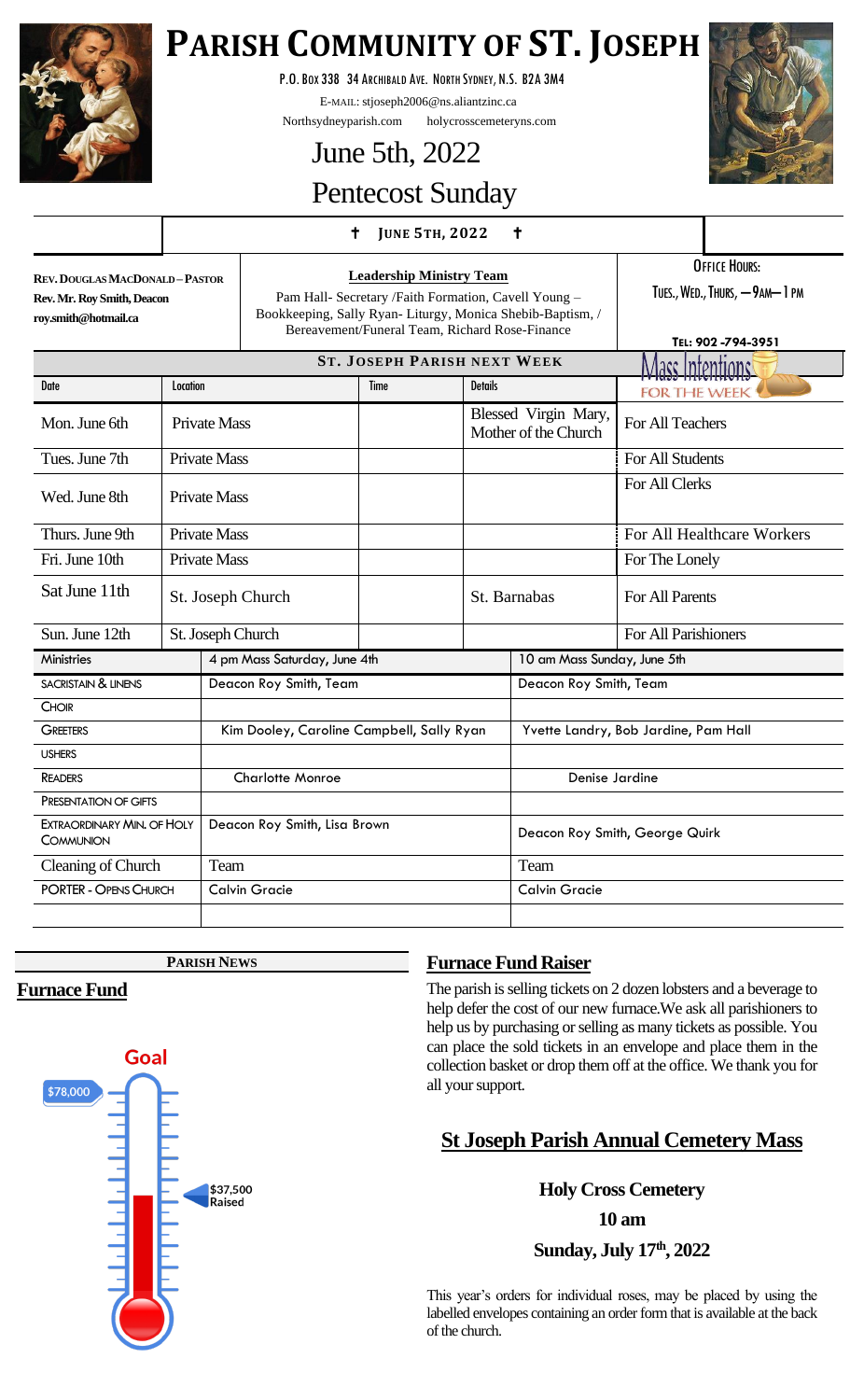Orders with payment, may be dropped off at the Parish Office during usual open hours, or on the weekends, be placed in the collection basket. If using a cheque, make it payable to "St Joseph Church".

Orders *must* be placed by Sunday, July 3rd, to ensure delivery. Orders will not be accepted after that date and no sales will be available on site.

## RELIGIOUS EDUCATION

<https://www.praymorenovenas.com/>

#### HALL NEWS

**Hall Envelopes -**Donations to the hall are 100% levy free.

The finance committee created *new hall envelopes*that are available in the pews. For tax receipts write: *St. Joseph Hall* on your cheque.

#### **COLLECTIONS ~ THANK YOU! JUNE 4TH &5TH 2022**

| Envelopes                 | 1480.00 |
|---------------------------|---------|
| Fuel                      |         |
| <b>Holy Cross</b>         |         |
| <b>Special Collection</b> | 10.00   |
| Candles                   | 25.00   |
| <b>Faith Formation</b>    |         |
| Totals                    | 1515.00 |
| <b>Hall Fund</b>          | 155.00  |
| Furnace                   | 130.00  |
| Pre-Authorized            | 3909.00 |
| Debit                     |         |

## **DIOCESAN NEWS**

#### **Understanding the Permanent Deacon and the Requirements for Admission**

A person can offer himself as a candidate for the Diaconate but he must be called by the Church and its leadership before he can be ordained. The call to diaconal service is identified and affirmed over a period of years. In terms of qualifications, the Church seeks mature Catholic men who have demonstrated faith, service and leadership in their local Church communities. They must share the contemporary Church's view of its mission and seek to grow in understanding as well as holiness. Single or married men over 35 may be ordained. The wife of a married man is involved in the discernment process since a fully committed marriage underlies the ministry of married deacons. Applicants must enjoy the health, time and academic ability needed for years of preparation. After ordination, they must make specific commitments of time and talent to the Church without compromising their family, marital or job responsibilities.

# **Advance Care Planning for Health Decisions as a Spiritual Activity**

"*Father, if you are willing, remove this cup from me; yet, not my will but yours be done*." -Luke 22:42

"*It is the Lord who goes before you. He will be with you; he will not fail you or forsake you. Do not fear or be dismayed*." -Deuteronomy 31:8

#### **Prayer to St. Joseph**

*Oh St. Joseph whose protection is so great so strong, so prompt before the throne of God. I place in you all my interests and desires. Oh St. Joseph do assist me by your powerful intercession, and obtain for me from your divine son all spiritual blessings through Jesus Christ our Lord.*

*So that having engaged here below your heavenly power I may offer my thanksgiving and homage to thee most* 

*loving of fathers. Oh St. Joseph I never weary contemplating you and Jesus asleep in your arms: I dare not approach while He reposes near your heart press Him in my name and kiss His forehead for me and ask Him to return the kiss when I draw my dying breath.*

*St. Joseph Patron of departing Souls. Pray for me. Amen*

#### **1The Urgency of Faith-based Advance Care PlanningToday**

Imagine that you have been in a car accident and are in the hospital emergency department or in the recovery room waiting for the surgeon to tell you if she "got it all"

*How will you face medical decisions? What are your personal factors: Risk taker or risk avoider? Need lots of information or minimal information? Need control or not? Dependent on technology or not?*

*How does your faith and Church teaching play a role?*

Now imagine that you are unconscious from the car accident or there was a problem during surgery and you are now unconscious?

*Who will decide for you? How will they be prepared?*

Advance care planning (ACP) is a spiritual activity where spiritual values and theological beliefs should inform practical health care decisions. Today, advance care planning as a necessary activity in a society where medically assisted death (MAiD) is the "new normal"**.**

While most seriously ill patients have thought of their death and prepared a will, few have discussed their dying with their families and health care providers. In the current climate of medically assisted death there are pressures on the ill, and dependent elderly, and all with a serious or life-threatening condition to choose MAiD; making advance care planning crucial.

Church teaching supports the need for reflection and preparation and planning for serious illness and dying. When done in faith, advance care planning is totally compatible with the Catholic tradition of health decision-making and respect for the dignity of the human person.

#### **2 Some Key Church Teachings**

ACP presents an opportunity to clarify some key Catholic teaching on health decision-making.

"*Life and physical health are precious gifts entrusted to us by God. We must take reasonable care of them, taking into account the needs of others and the common good*." (Catechism of the Catholic Church, 1993) "Reasonable care" includes interventions that are available, effective and not excessively burdensome.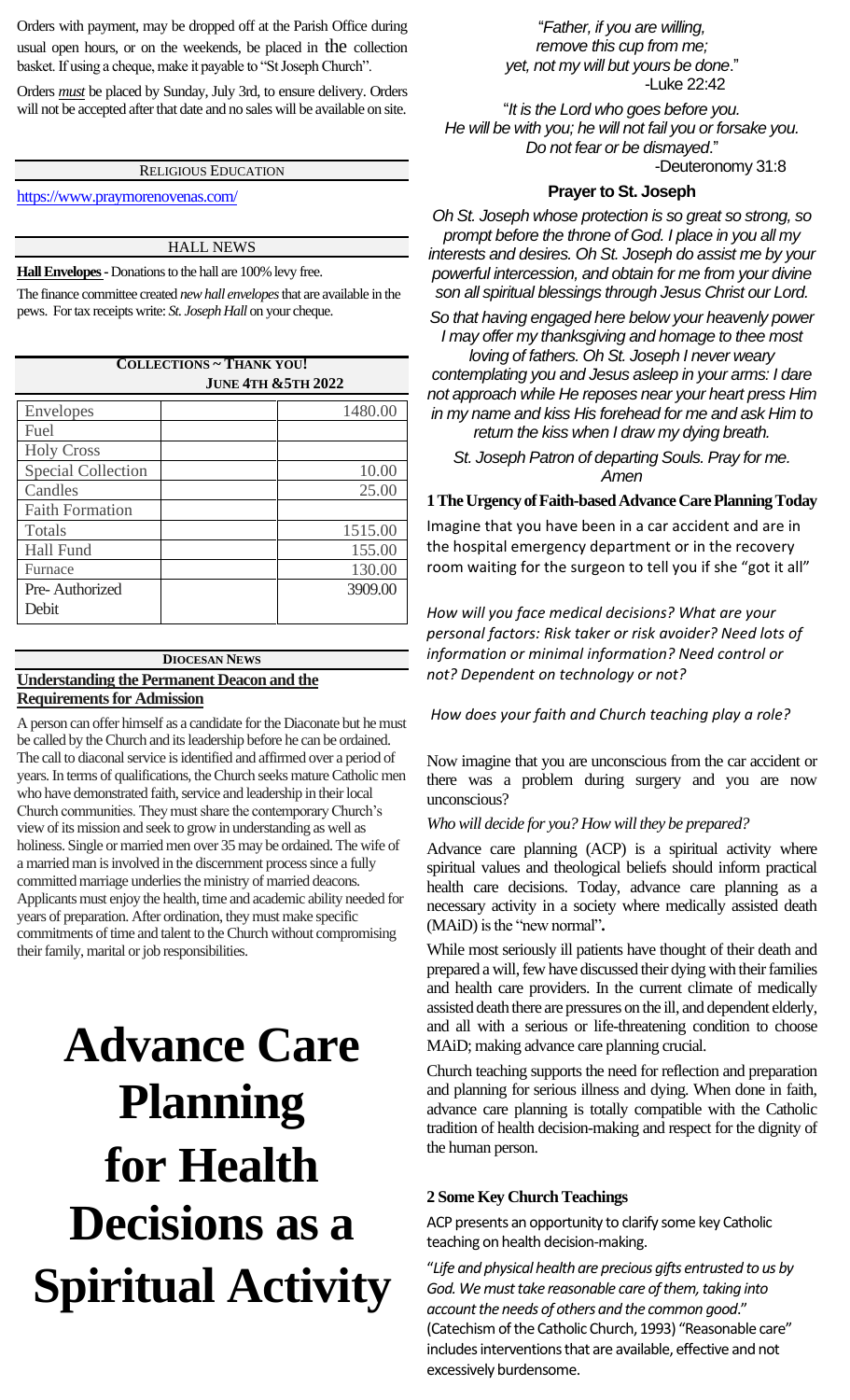Many Catholics mistakenly believe that Catholics are required to do "everything possible" to prolong biologic life. The Church teaches that "*If morality requires respect for the life of the body, it doesn't make it an absolute value*" (Catechism of the Catholic Church no.2289). Interventions are valued when they allow patients to pursue life goals and union with God.

"*To forego extraordinary or disproportionate means is not the equivalent of suicide or euthanasia; it rather expresses acceptance of the human condition in the face of death*" (Evangelium Vitae,no.66 )

"*The use of painkillers to alleviate the sufferings of the dying, even at the risk of shortening their days, can be morally in conformity with human dignity if death is not willed as either an end or a means, but only foreseen and tolerated as inevitable*." (Catechism of the Catholic Church, no. 2279)

"*Palliative care is an expression of the properly human attitude of taking care of one another, especially of those who suffer. It bears witness that the human person is always precious, even if marked by age and sickness*." (Pope Francis, 2015)

"*Euthanasia is a false solution to the drama of suffering, a solution unworthy of man. Indeed, the true response cannot be to put someone to death, however 'kindly' but rather to witness to the love that helps people to face their pain and agony in a human way*" (Pope Benedict XVI, February, 2009)

#### **3 Elements of ACP**

ACP has three distinct elements:

-a prayerful reflection on your values and beliefs regarding life, health, and dying including sacramental needs and funerals. In reflecting on values and beliefs, you are opening yourself to the grace of deepening your faith; and finding solace and support in Jesus' suffering and death.

-communication of values to loved ones and caregivers. We cannot assume loved ones know our deepest values. Sharing values and beliefs helps them to understand how to make decisions for you if you are not capable. This helps relieve the burden of difficult decisions in crisis and avoids family conflicts.

-the completion of an advance directive where you appoint a substitute decision maker if you lose capacity to decide for yourself. This returns decisions to loved ones and allows them to take into account the unique circumstances. Those who accept to be a proxy give a great gift to the dying person and need to be prepared and supported.

"*Human life, however, has intrinsic limitations, and sooner or later it ends in death. This is an experience to which each human being is called, and one for which he or she must be prepared*."

 -(Pope Benedict XVI, *Message for the Fifteenth World Day of the Sick*, 11 Feb 2007)

#### **4 Beginning your Reflection on Beliefs, Values and Hopes**

You come to health care with a unique life history and approach to decision making. Clarity regarding your values and beliefs is crucial to making health care decisions.

#### **Questions for Reflection**

**What has been your own experience of illness and disability? How have you responded?**

**Has the experience of others illness, dying and death influenced your thoughts?**

**What is your approach to decision-making in general? Are you a risk-taker or risk avoidant? What are your needs for information? What are your needs for control?**

**Is faith a source of strength and support in times of illness?**

**How do you pray in health crisis?**

#### **5 Communicating your Values, Beliefs and Hopes**

Communicating to your loved ones about these values and beliefs can present opportunities for deeper sharing than is the norm.

**How easily do you speak about deep spiritual and emotional issues?**

**Are there close family members and friends who have drifted from the Church?** 

**How do your family dynamics address complex and painful issues, such as major health decisions?**

**Who is most understanding and supportive of your deep reflections? Is this person a family member? Is this person a friend?**

**Have you made clear the importance for you of spiritual care and…**

**the Sacraments of the Sick?** 

**a Christian funeral?**

**differences regarding MAiD?**

#### **6 Complete an Advanced Directive**

An Advance Directive is a legal document to direct health care if you lose the capacity to make your own decisions. It is clear that individuals are to decide for themselves while competent.

#### **Capacity/competence determinations are essential.**

They are also complex, fluctuating and deteriorating. There is a tendency, especially with the elderly, to move too rapidly to SDMs simply because of difficulties in communication.

**A Substitute Decision Maker (SDM)** is the person who will make decisions for you when you are unable to; to the best of their ability and taking into account the circumstances. The substitute decision maker is obliged to decide as you would want, not as they want.

This is a serious responsibility and a great gift to the sick or dying individual. SDM's need to be educated and supported in their role. First, by listening carefully as they voice the individual's values, beliefs and hopes; then, by assisting them as they try to decide AS the person would.

The communication to all friends, family and health care providers by the SDM is essential to avoid confusion and conflict.

In serious and terminal illness, having an ACP in place, allows you time to focus on your relationships with loved ones. Presenting an opportunity to address giving and receiving forgiveness, expressions of love and gratitude that have gone un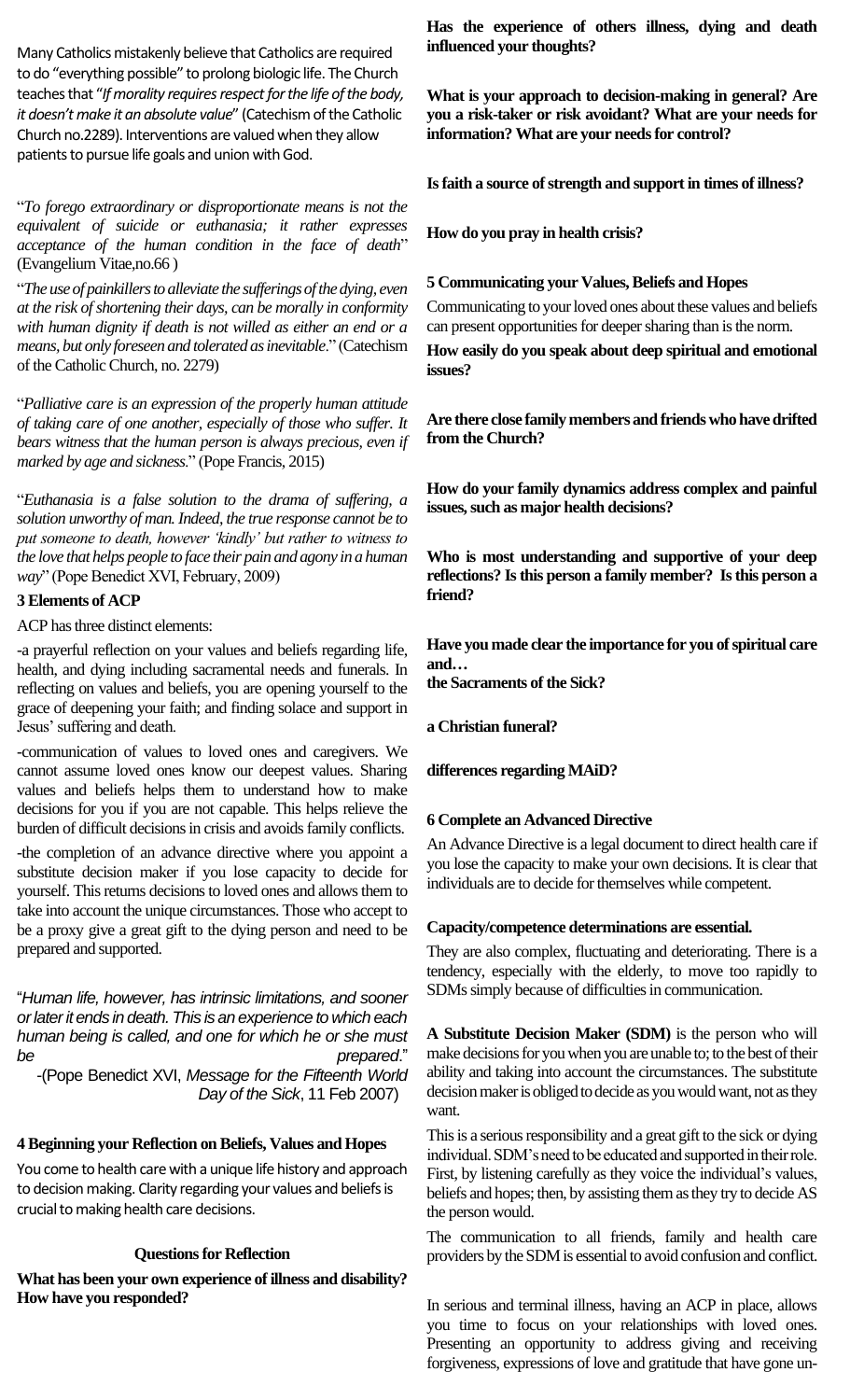said and reconciliation with those from whom you have been estranged.

#### **7 Helpful Definitions**

**Advance Care Planning** is a process of deep reflection on your values and beliefs; the communication to loved ones and caregivers of these values and beliefs; and the completion of an advance directive in the event you can't speak for yourself.

**An Advance Directive**, can include an instructional directive ("living will") providing written instructions or the appointment of a substitute decision maker who will make decisions for you when you are unable. To the best of their ability and taking into account the circumstances, the substitute decision maker is obliged to decide as the person would want, not as they want. If a substitute decision maker is not named for a previously competent person, provincial law will determine who acts for them if they are incapacitated.

**Artificial Nutrition and Hydration** is distinct from the provision of food and drink. It utilizes medical and surgical procedures such as intravenous fluids or feeding tubes orally to provide fluids and nutrition.

**Bioethical Principles** directing health professionals today include**:** respect for autonomy, beneficence-acting for the patient's good, non-maleficence-minimizing harm, and justice.

**Informed Choice,** the main tool for respecting patient autonomy, includes both consent to and refusal of proposed medical interventions. It requires that the patient: has the information they need to make a decision; the capacity or competence to judge the consequences of their decisions and freedom from undue fear, influence and coercion.

**Cardio-pulmonary Resuscitation** is a set of interventions used to restart your heart when it stops working and can include mouthto mouth breathing and chest compressions to electrical shock and use of a mechanical ventilator to assist with breathing.

**Comfort Care** refers to the maintenance of basic care and interventions aimed at alleviating pain and other symptoms such as difficulties breathing, spiritual and psychological distress but not the use of aggressive treatments to cure or prolong dying; which may include withdrawing or withholding non-beneficial and excessively burdensome interventions. This is also called a "natural death".

**Do Not Resuscitate Orders (DNR)** convey your wishes regarding cardio-pulmonary resuscitation by health care professionals on admission to acute and long-term care facilities. They focus on what you do *not* want done if you have a cardiopulmonary arrest.

**Medically Assisted Death** MAiD in Canada requires a request from a competent person who meets the legal criteria of having a grievous and irremediable medical condition that causes them intolerable suffering. It includes:  **Euthanasia** which is the deliberate ending of a person's life

caused by the physician, usually by lethal injection of drugs.

 **Assisted Suicide** which is the intentional provision of the knowledge and means to commit suicide, usually by a prescription to be taken in future by the patient.

**Pain Control** can be essential in assisting persons with prayer, interactions with loved ones and preparation for death. Drugs that control pain can be used even if they have an unintended consequence of lessening consciousness and weakening breathing. When these drugs are properly titrated to patient distress, they do not cause death.

**Palliative Care** at end of life is a philosophy of care for the terminally ill and dying which focuses on pain and symptom control, spiritual and psychological support and care for the patient's loved ones. It neither hastens nor prolongs dying.

"Palliative care is an expression of the properly human attitude of taking care of one another, especially of those who suffer. It bears witness that the human person is always precious, even if marked by age and sickness." (Pope Francis, 2015)

#### **8 Key Resources**

N.P. Kenny 2015 *Health Decisions and Care at the End of Life: A Catholic Perspective*, Catholic Health Alliance of Canada: **[www.novalis.ca](http://www.novalis.ca/)**

*A Faith-based Advance Care Directive*, Catholic Health Association of Saskatchewan: **http://chassk.ca/wpcontent/uploads/2016/10/CHAS-Advance-Health-Care-Directive\_booklet.pdf**

*Speak Up Advance Care Planning Workbook:*  **[http://www.advancecareplanning.ca/resource/acp](http://www.advancecareplanning.ca/resource/acp-workbook/)[workbook/](http://www.advancecareplanning.ca/resource/acp-workbook/)**

#### **Helpful Websites**

Canadian Hospice Palliative Care Association[: www.chpa.net](http://www.chpa.net/) Pallium Canada[: www.pallium.ca](http://www.pallium.ca/)

**Prepared by Sr. Nuala Kenny, OC, BA, MD, FRCP(C) September 2019 Care and Companionship Committee of the Archdiocese of Halifax-Yarmouth**

#### **Love in the Kitchen: A Recipe for Holiness**

The dinner table and the kitchen aren't just for making memories – they're where saints are created. This Corpus Christi weekend, June 18-19, Chalice is inviting everyone, from aspiring chefs to those who just like to eat (or enjoy a drink!), to a free online event, Love in the Kitchen: A Recipe for Holiness. Discover why our Catholic faith should have a place at every meal. Register today at chaliceevents.org/lovein-the-kitchen. Bon Appétit! For more information: chalice.ca

Jennifer Hatt, Communications Officer

Diocese of Antigonish



**Synod = Journey Together** Pray Connect Share Your Story [www.antigonishdiocese.com/ListeningChurch](http://www.antigonishdiocese.com/ListeningChurch)

### **CWL AND KOC NEWS**

KOC Meeting will be held on Thursday, June 16<sup>th</sup> at 7pm. Installation of officers will take place after the meeting.

#### ST. VINCENT DE PAUL